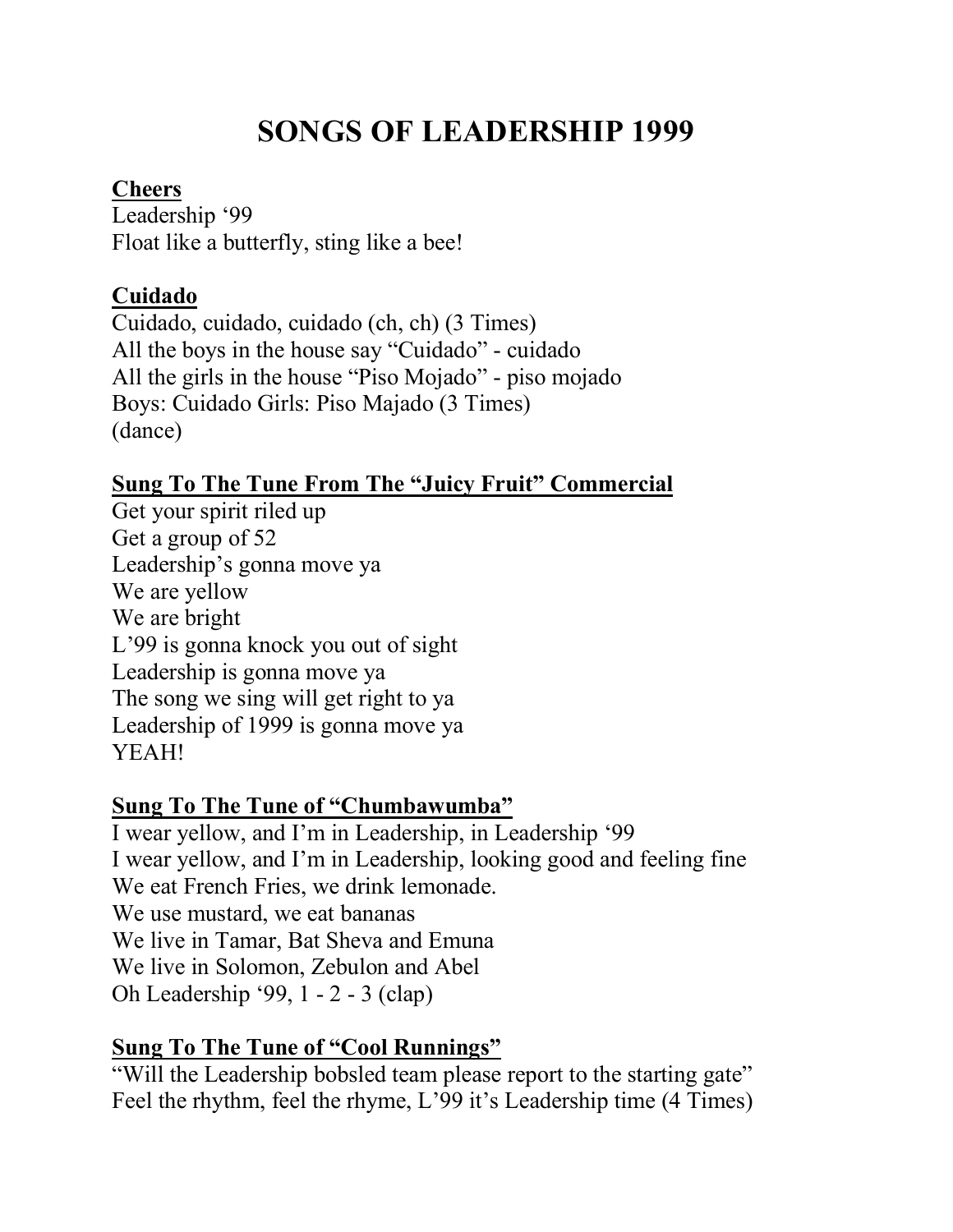YELLOW RUNNINGS!!! Leadership are you out there? Leadership '99 - Don't eat yellow snow!

# **Sung To The Tune of "YMCA"**

Havurah, we were once in your shoes I said, Kehillah, we were down in the blues But now we're Leadership of '99 And we're feeling oh so fine Uh, uh, uh, uh It's fun to be in L'99 It's fun to be in L'99 It's a big yellow deal Eating yellow at meals Colored like a banana peel It's fun to be in L '99

#### **Sung to The Tune of "One" From "A Chorus Line"**

One, Leadership sensation, every little step we take One, Gold Bonding temptation, Every stop that we make

One hike and we enjoyed some of that KYBO stew. We were led by Master Yoda and you know who!

One, smelly combination, every little sweat we take One, Kramer destination, it took 3 days to make

Ooh-Ahh - I got another blister Ooh-Ahh - I think I saw him kiss her

We are, we are, we are Done!

# **Sung To The Tune of "My Heart Will Go On" from "Titanic"**

| Every day on our hike, I see you, I smell you | Once more, you fall to |
|-----------------------------------------------|------------------------|
|                                               | the floor              |
| That is how I know we'll hike on              | But you're here on the |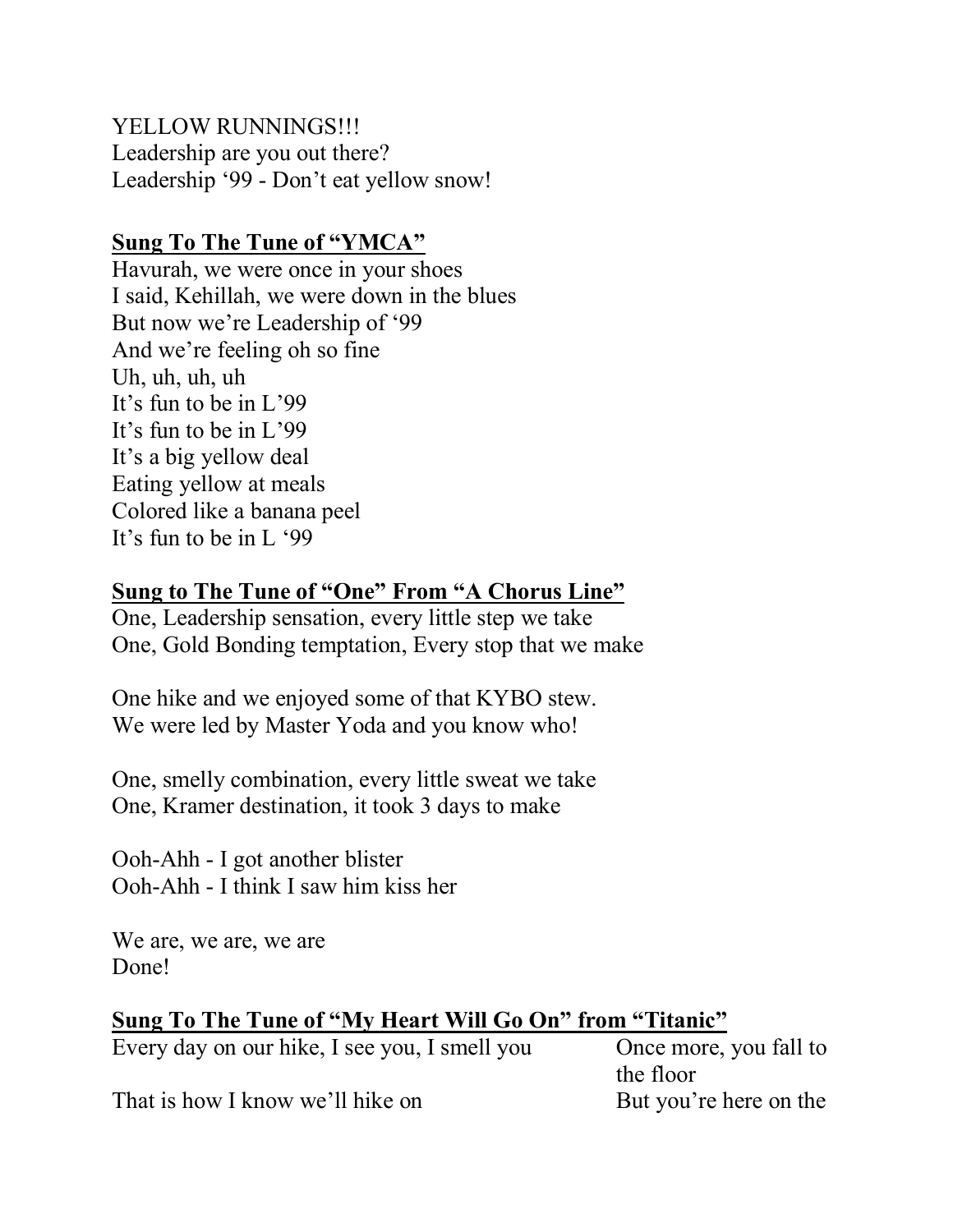hike And we must walk

some more and Sleeping at Circle X, invaded by insects more! That is how I know we'll hike on

Seat, reek and hike to the peak of Mount Boney It seems really far

#### **Sung To The Tune of "What's My Age Again!"**

We woke at five, on that Sunday morn To take a hike, that we've been waiting for

We tried real hard, and it wasn't that bad Until we got to Split Rock

And that's about the time the stench began to rise, Our legs were hurting to no surprise And then we hiked up Sandstone Peak, All the guys had to leak

The JAPS were complaining, "how many miles left?" (2 Times)

And later on, We got to Circle X Checked out the KYBOS, and found they were a mess

Went to the grotto, and it was really cold And then a frog jumped on Luanne

And that's about the time we ran away and screamed, We all were tired and wanted to sleep But in the morning we were woken up by horns.

What's wrong with wanting sleep? But Yoda was ready for the beach...

Let's go to the beach (2 Times)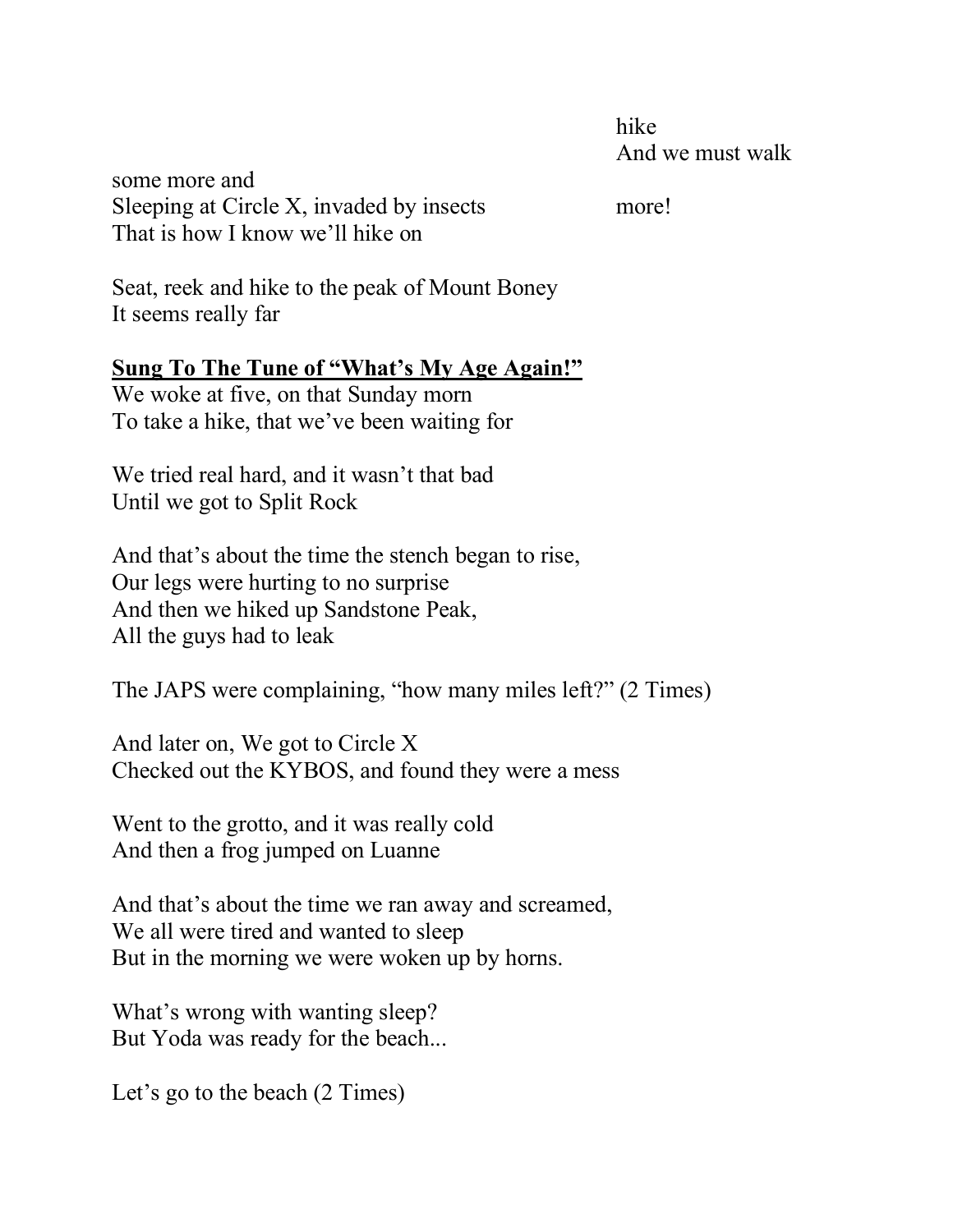# **Sung To The Tune of "All Star"**

Somebody once told me to hike to Mount Boney With 58 of my closest friends We were looking a-ok, when we left from CHK With the shape of an "L" on our forheads

Well, the hills kept coming and our hearts started pumping Got to Circle-X and we all stopped running Didn't make sense to hike in the sun, So we all sat down and had some fun!

So much to do, so much to see, So what's wrong with taking a YELLOW bus? You never know if you don't go, so hike down to the grotto

Hey now, we were hikers, in Leadership 9 - 9 Hey now, we were hikers, smelling bad but, feeling fine

And all that bonding was gold, hike of '99 broke the mold Bzzzzz*z* And all that bonding will hold, L '99 broke the mold!

# **Sung To The Tune of "Eye of the Tiger" - LV Guys**

Hikin' up, without any street, took my time, took my chances Went the distance, now I'm back on my feet, an LV man and his will to survive

Past Circle-X and Sanchez Ranch, it was really dirty Don't lose your grip on that rocky path, you must fight just to keep yourself alive

Chorus: It's the eye of the hiker, it's the chill of the night Risin' up to the challenge of Mount Boney And all of us men will run in when you eat, And this word will always be heard...Myachi!

Single file, out in the heat, stayin' tough up the incline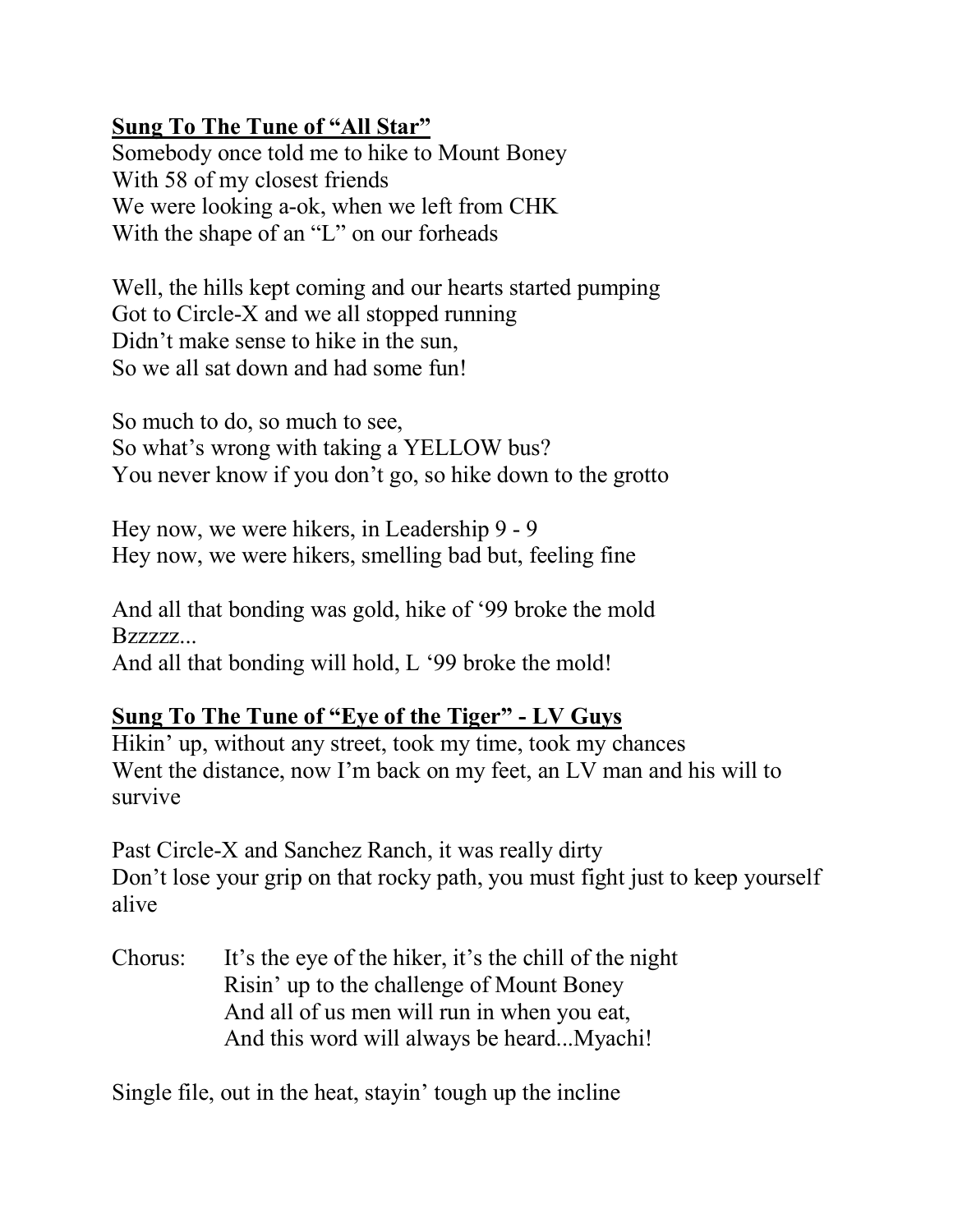Everything hurts and there are sores on our feet, and we have to listen to everyone whine (Chorus)

# **Sung To The Tune of "Eye of the Tiger" - LV Guys (Continued)**

Risin' up, straight to the top, hope Libby isn't too lazy We had a bond, that was like gold, It was really, really, really, really crazy (Chorus)

Duh...Duh.....The eye of the hiker (2 Times)

#### **Sung To The Tune of "Hit me Baby Once More Time" - LV Girls**

Oh Buck and Adam, how were we supposed to know That we'd wake up so early? We packed our bags, and made our way to the bus With Terry at the wheel

Tell me, why am I so smelly, When we've only been hiking for 10 minutes? I have B.O.!

My blistered feet are killing me, And I, I do not know when it will end (Echo-It will end) My face is dirty, I feel a zit; give me some Clearasil! When will we get back to camp?

We set up camp at Circle-X, half past one And hiked down to the grottos We peed in KYBOs and ran out of toilet paper, And all of us were ticked off

Tell me why there's no ketchup, left for our hotdogs We will eat our s'mores now They are yummy!

All of the guys were Gold Bonding And we, just wanted to try it, for the night (Echo-For the night) It's really stinging, I feel a chill